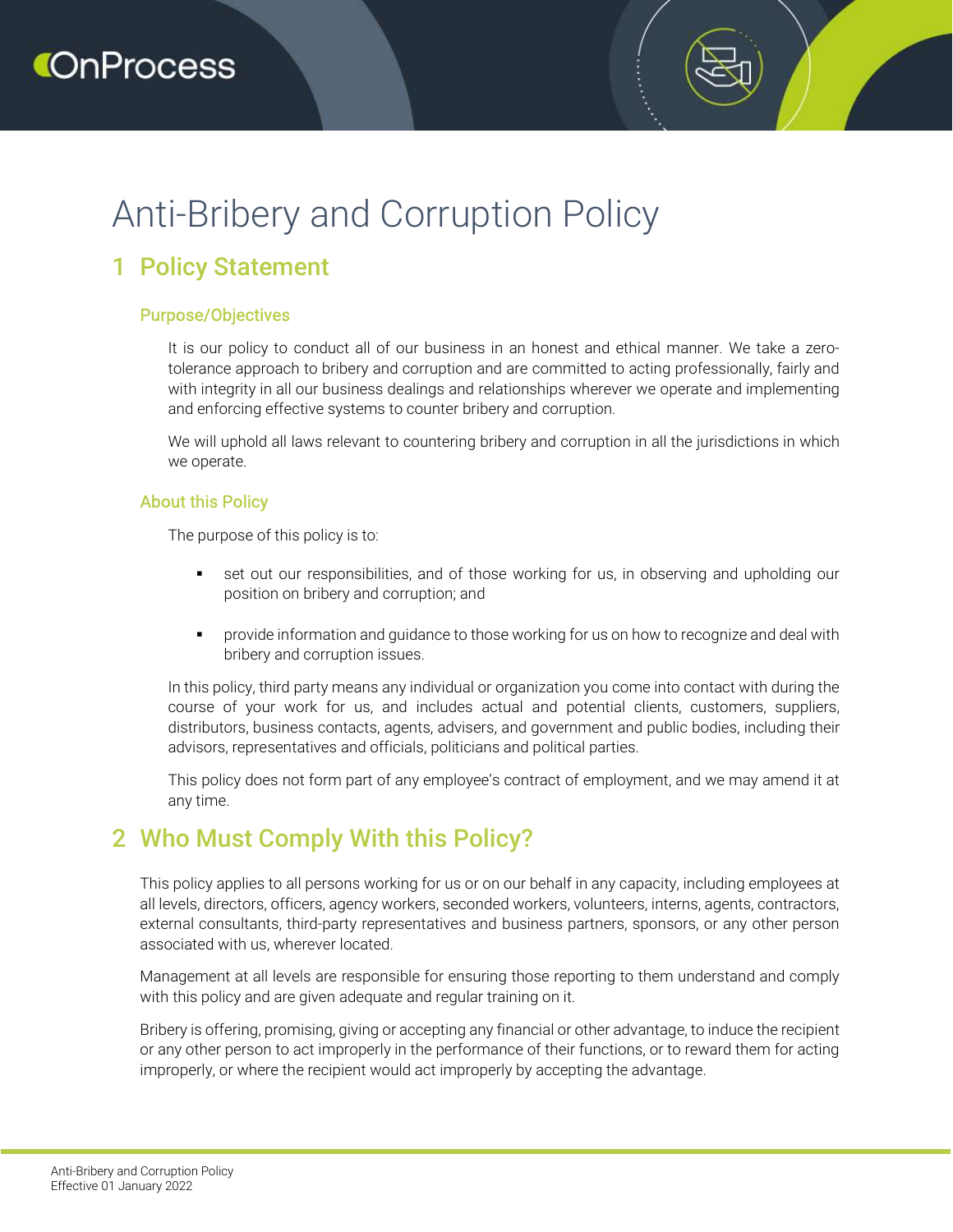An advantage includes money, gifts, loans, fees, hospitality, services, discounts, the award of a contract or anything else of value.

A person acts improperly where they act illegally, unethically, or contrary to an expectation of good faith or impartiality, or where they abuse a position of trust. The improper acts may be in relation to any business or professional activities, public functions, acts in the course of employment, or other activities by or on behalf of any organization of any kind.

Corruption is the abuse of entrusted power or position for private gain.

#### Examples:

Offering a bribe: You offer tickets to a major sporting event to a potential client, but only if they agree to do business with us.

This would be an offence as you are making the offer to gain a commercial and contractual advantage. We may also be found to have committed an offence because the offer has been made to obtain business for us. It may also be an offence for the potential client to accept your offer.

Receiving a bribe: A supplier gives your nephew a job, but makes it clear that in return they expect you to use your influence in our organization to ensure we continue to do business with them.

It is an offence for a supplier to make such an offer. It would be an offence for you to accept the offer as you would be doing so to gain a personal advantage.

Bribing a foreign official: You arrange for the business to pay an additional "facilitation" payment to a foreign official to speed up an administrative process.

The offence of bribing a foreign public official is committed as soon as the offer is made. This is because it is made to gain a business advantage for us. We may also be found to have committed an offence.

### 3 What You Must Not Do

It is not acceptable for you (or someone on your behalf) to:

- give, promise to give, or offer, a payment, gift or hospitality with the expectation or hope that a business advantage will be received, or to reward a business advantage already given;
- **The set of accept a gift or hospitality during any commercial negotiations or tender process, if** this could be perceived as intended or likely to influence the outcome;
- accept a payment, gift or hospitality from a third party that you know or suspect is offered with the expectation that it will provide a business advantage for them or anyone else in return;
- accept hospitality from a third party that is unduly lavish or extravagant under the circumstances;
- offer or accept a gift to or from government officials or representatives, or politicians or political parties, without the prior approval of your manager;
- threaten or retaliate against another individual who has refused to commit a bribery offence or who has raised concerns under this policy; or
- **Example in any other activity that might lead to a breach of this policy.**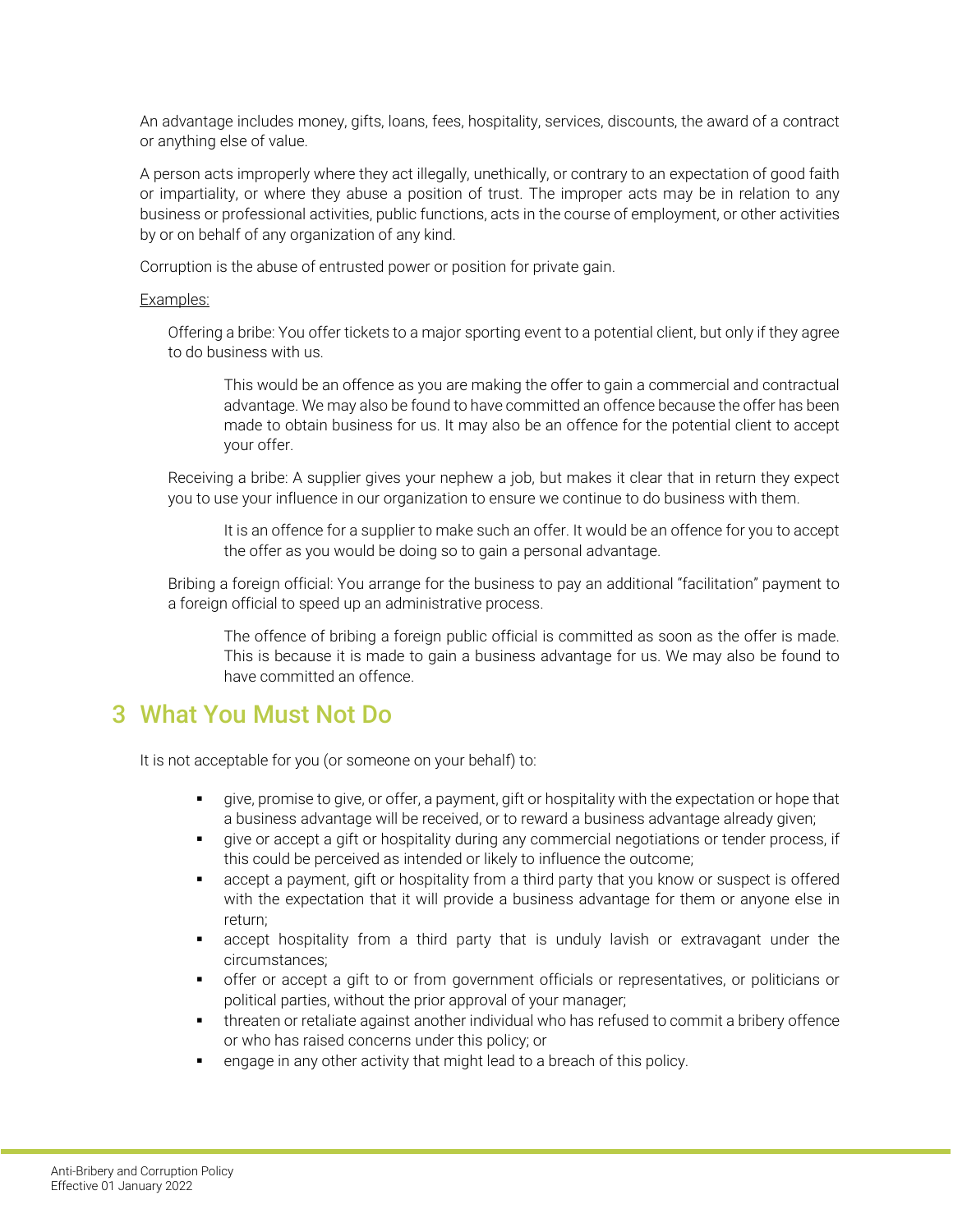# 4 Facilitation Payments and Kickbacks

We do not make, and will not accept, facilitation payments or "kickbacks" of any kind.

Facilitation payments, also known as "back-handers" or "grease payments", are typically small, unofficial payments made to secure or expedite a routine or necessary action (for example by a government official).

Kickbacks are typically payments made in return for a business favor or advantage.

You must avoid any activity that might lead to a facilitation payment or kickback being made or accepted by us or on our behalf, or that might suggest that such a payment will be made or accepted.

If you are asked to make a payment on our behalf, you should always be mindful of what the payment is for and whether the amount requested is proportionate to the goods or services provided. You should always ask for a receipt which details the reason for the payment.

# 5 Gifts, Hospitality and Expenses

This policy allows reasonable and appropriate hospitality or entertainment given to or received from third parties, for the purposes of:

- **EXECTE:** establishing or maintaining good business relationships;
- **improving or maintaining our image or reputation; or**
- marketing or presenting our products and/or services effectively.

The giving and accepting of gifts is allowed if the following requirements are met:

- it is not made with the intention of influencing a third party to obtain or retain business or a business advantage, or to reward the provision or retention of business or a business advantage, or in explicit or implicit exchange for favors or benefits;
- **i** it is given in our name, not in your name;
- **i** it does not include cash or a cash equivalent (such as gift certificates or vouchers);
- it is appropriate in the circumstances, taking account of the reason for the gift, its timing and value;
- **i** it is given openly, not secretly; and
- it does not violate any applicable local law.

Promotional gifts of low value to or from existing customers, suppliers and business partners will usually be acceptable.

Reimbursing a third party's expenses, or accepting an offer to reimburse our expenses (for example, the costs of attending a business meeting) would not usually amount to bribery. However, a payment in excess of genuine and reasonable business expenses is not acceptable.

We appreciate that practice varies between countries and regions and what may be normal and acceptable in one region may not be in another. The test to be applied is whether in all the circumstances the gift, hospitality or payment is reasonable and justifiable. The intention behind it should always be considered.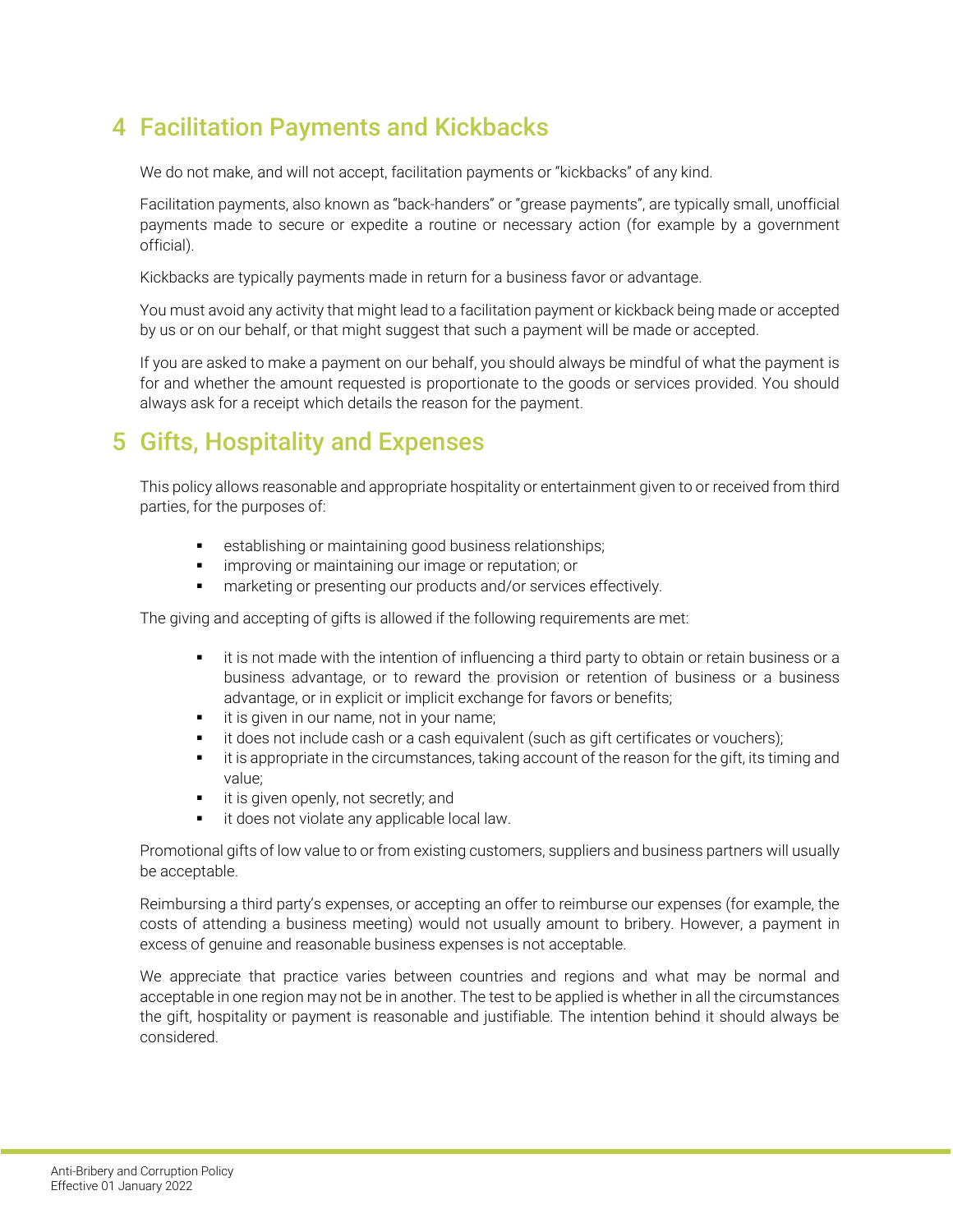## 6 Donations

We do not make contributions to political parties.

We only make charitable donations that are legal and ethical under local laws and practices. No donation must be offered or made without the prior approval of the Chief Financial Officer.

# 7 Record Keeping

We must keep financial records and have appropriate internal controls in place which will evidence the business reason for making payments to third parties.

You must keep a written record of all hospitality or gifts given or received, which will be subject to managerial review.

You must submit all expenses claims relating to hospitality, gifts or payments to third parties in accordance with our expenses policy and record the reason for expenditure.

All accounts, invoices, and other records relating to dealings with third parties including suppliers and customers should be prepared with strict accuracy and completeness. Accounts must not be kept "offbook" to facilitate or conceal improper payments.

### 8 Your Responsibilities

You must ensure that you read, understand and comply with this policy.

The prevention, detection and reporting of bribery and other forms of corruption are the responsibility of all those working for us or under our control. You are required to avoid any activity that might lead to, or suggest, a breach of this policy.

You must notify the Company as soon as possible if you believe or suspect that a conflict with this policy has occurred, or may occur in the future.

You are encouraged to raise concerns about any issue or suspicion of bribery or corruption at the earliest possible stage.

If you are offered a bribe, or are asked to make one, or if you believe or suspect that any bribery, corruption or other breach of this policy has occurred or may occur, you must notify your manager as soon as possible.

If you are unsure about whether a particular act constitutes bribery or corruption, raise it with your manager.

# 9 Protection

Individuals who refuse to accept or offer a bribe, or who raise concerns or report another's wrongdoing, are sometimes worried about possible repercussions. We aim to encourage openness and will support anyone who raises genuine concerns in good faith under this policy, even if they turn out to be mistaken.

We are committed to ensuring no one suffers any detrimental treatment as a result of refusing to take part in bribery or corruption, or because of reporting in good faith their suspicion that an actual or potential bribery or other corruption offence has taken place, or may take place in the future.